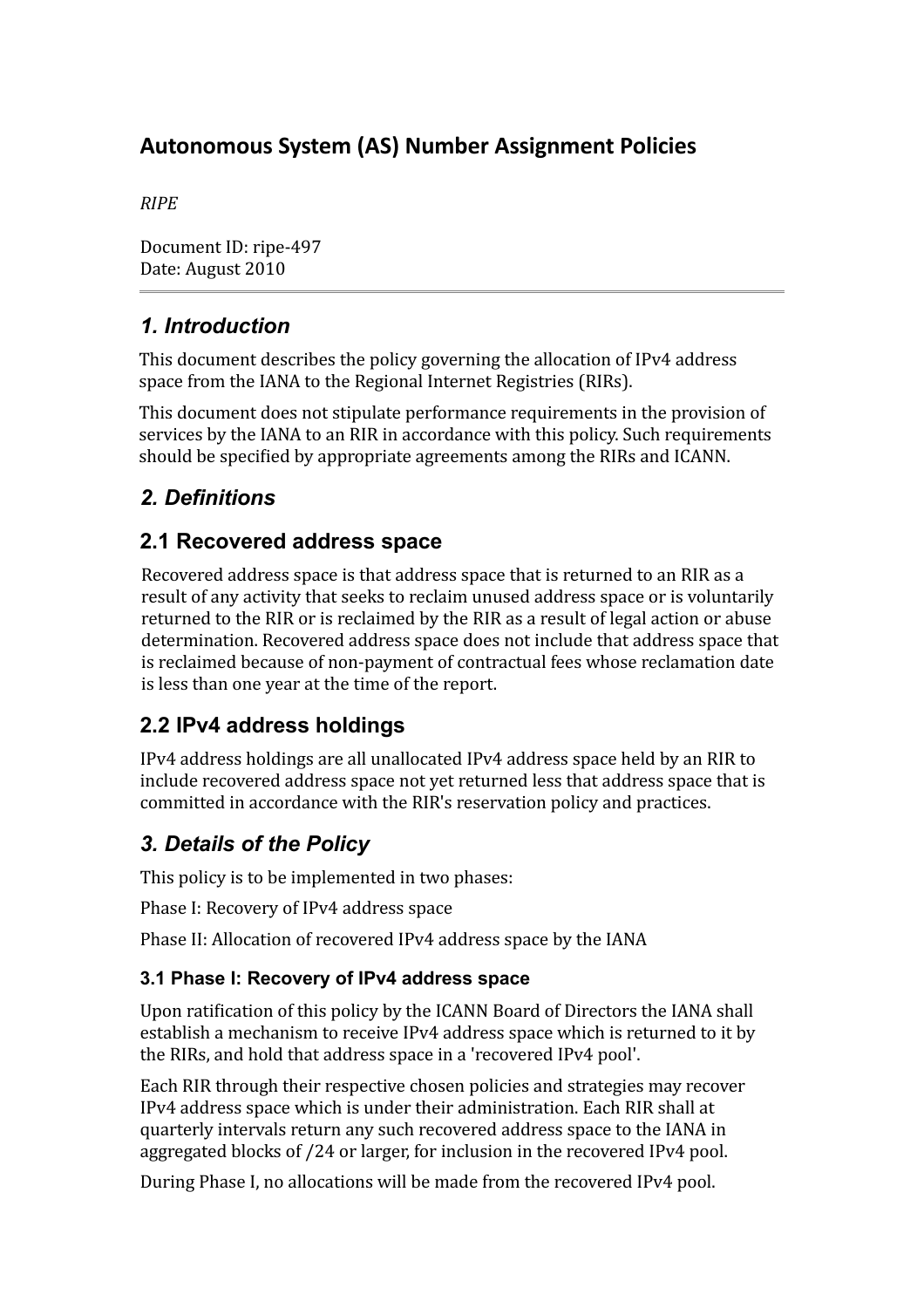### **3.2 Phase II: Allocation of recovered IPv4 address space by the IANA**

Upon ratification of this policy by the ICANN Board of Directors and a declaration by the IANA that its existing free pool of unallocated IPv4 address space is depleted; Global Addressing Policy ASO‐001‐2 (adopted by ICANN Board 8 April 2005) is rescinded. IANA will then commence to allocate the IPv4 address space from the recovered IPv4 pool.

### **3.2.1 Allocation of IPv4 address space**

For the purposes of this policy, an 'IPv4 allocation period' is defined as a sixmonth period following 1 March or 1 September in each year.

At the beginning of each IPv4 allocation period, the IANA will determine the 'IPv4 allocation unit' for that period, as 1/10 of its IPv4 address pool, rounded down to the next CIDR (power‐of‐two) boundary.

In each allocation period, each RIR may issue one IPv4 request to the IANA. Providing that the RIR satisfies the allocation criteria described section 3.2.2, the IANA will allocate a single allocation unit, composed of the smallest possible number of blocks available in its IPv4 address pool.

### **3.2.2 IPv4 address space allocation criteria**

A RIR is eligible to receive additional IPv4 address space from the IANA when the total of its IPv4 address holdings is less than 50% of the current IPv4 allocation unit, and providing that it has not already received an IPv4 allocation from the IANA during the current IPv4 allocation period.

#### **3.2.3 Initial allocation of IPv4 address space**

Each new RIR shall, at the moment of recognition, be allocated one (1) allocation unit by the IANA. If an allocation unit is not available, then the IANA will issue this block as soon as one is available. This allocation will be made regardless of the newly formed RIR's projected utilisation figures and shall be independent of the IPv4 address space that may have been transferred to the new RIR by the already existing RIRs as part of the formal transition process.

### **3.3 Reporting**

All returned space is to be recorded in an IANA‐published log of IPv4 address space transactions, with each log entry detailing the returned address block, the date of the return, and the returning RIR.

All allocated space is also to be recorded in this IANA‐published log of IPv4 address space transactions, with each log entry detailing the address blocks, the date of the allocation and the recipient RIR.

The IANA will maintain a public registry of the current disposition of all IPv4 address space, detailing all reservations and current allocations and current IANA‐held address space that is unallocated.

The IANA may make public announcements of IPv4 address block transactions that occur under this policy. The IANA will make appropriate modifications to the "Internet Protocol V4 Address Space" page of the IANA website and may make announcements to its own appropriate announcement lists. The IANA